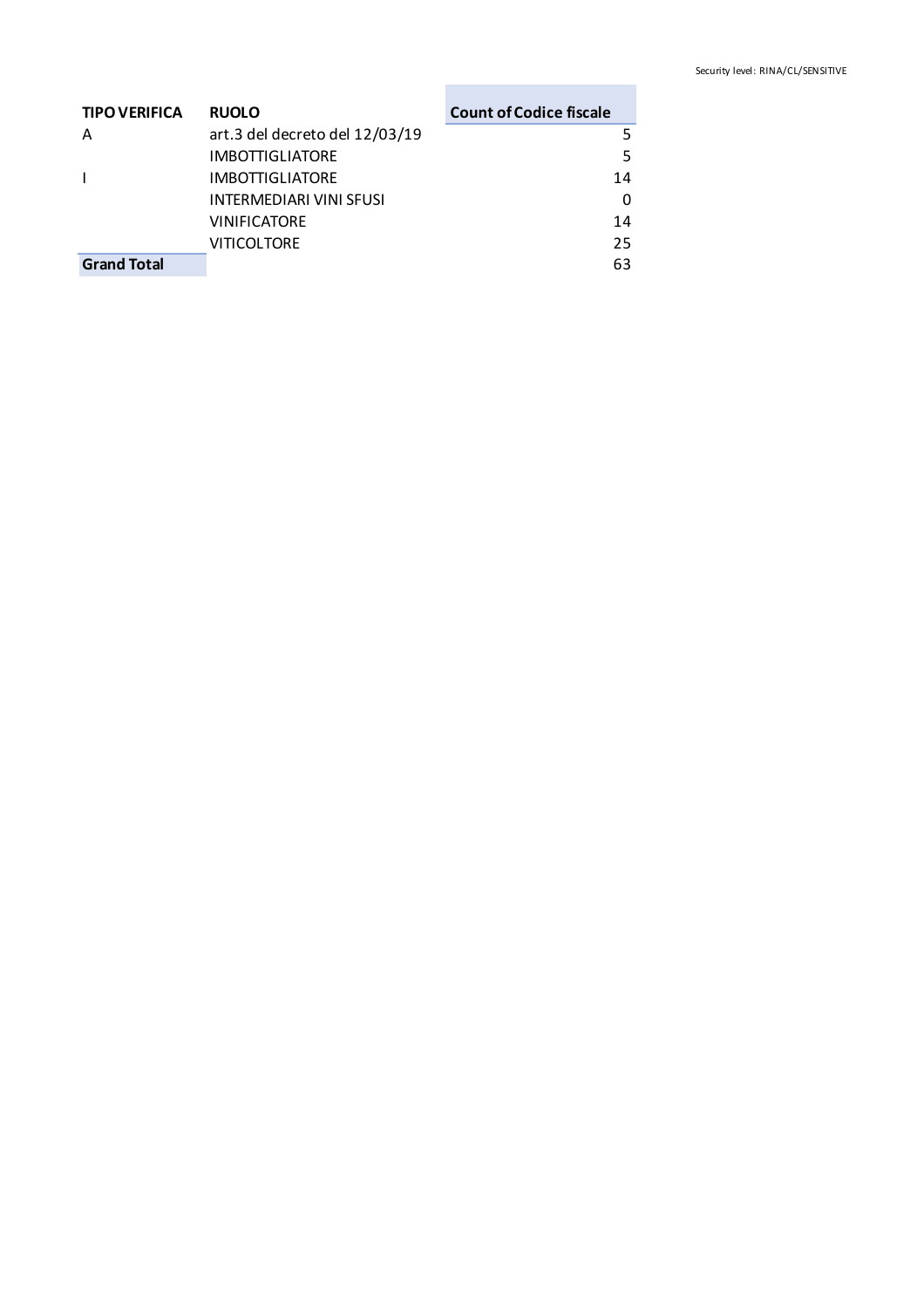| <b>Ditta</b>                                                | <b>CODICE FISCALE</b> |
|-------------------------------------------------------------|-----------------------|
| AL GIARDINO DEL PRINCIPE DI GIOVANNI E TERESA DITRANI S.S.  | IT01572330767         |
| ALOVINI SOCIETA' AGRICOLA ARL                               | IT01744700764         |
| AZ. AGR. DE BIASE -SOC-AGR. SEMP.                           | IT02026800769         |
| AZ. AGR. DONATO D'ANGELO DI FILOMENA RUPPI                  | IT01465600763         |
| AZ. AGR. GRAZIANO DI GRAZIANO ROSI                          | IT01956590762         |
| AZIENDA AGRICOLA EUBEA FAMIGLIA SASSO DI SASSO EUGENIA      | IT01291330767         |
| <b>BATTIFARANO FRANCESCO PAOLO</b>                          | IT00636070773         |
| CANTINA DI BARILE CO.VI.V. SOC. COOP.                       | IT00274050764         |
| CANTINE DEL NOTAIO SOC. AGR. ARL                            | IT01721610762         |
| CANTINE DEL NOTAIO SOC. AGR. ARL                            | IT01721610762         |
| CASA MASCHITO SRL                                           | IT01443030760         |
| CASA VINICOLA D'ANGELO DI ROCCO D'ANGELO & FIGLI SNC        | IT00102300761         |
| CIESCO ARMANDO                                              | CSCRND34H09F006I      |
| <b>DI FUCCIO MICHELE</b>                                    | IT01926890763         |
| ELEANO SNC SOC. AGR. DI CORDISCO ALFREDO E GRIECO FRANCESCA | IT01530020765         |
| <b>GRUPPO ITALIANO VINI SPA</b>                             | IT03508110230         |
| SOC. AGR. COLLI CERENTINO SRL                               | IT01561200765         |
| SOC. AGR. GEMP. SRL                                         | IT01301380778         |
| SOCIETA' AGRICOLA MASSERIA LANZOLLA DEGLI EREDI MININNI     | IT01162000770         |
| <b>TENUTA LE QUERCE SRL</b>                                 | IT02925790640         |
| TENUTE D'AURIA SRL - SOCIETA' AGRICOLA                      | IT01972590762         |
| <b>TENUTE MANTEGNA SRL</b>                                  | IT01238830770         |
| <b>TENUTE MANTEGNA SRL</b>                                  | IT01238830770         |
| <b>TERRA DEI RE SRL</b>                                     | IT01426760763         |
| <b>VIGNE DEL VULTURE</b>                                    | IT01739780763         |
| VIGNETI DEL VULTURE SRL                                     | IT01738120763         |
| <b>VIGNETI DEL VULTURE SRL</b>                              | IT01738120763         |
| VITIS IN VULTURE SOC. COOP. AGR.                            | IT01654000767         |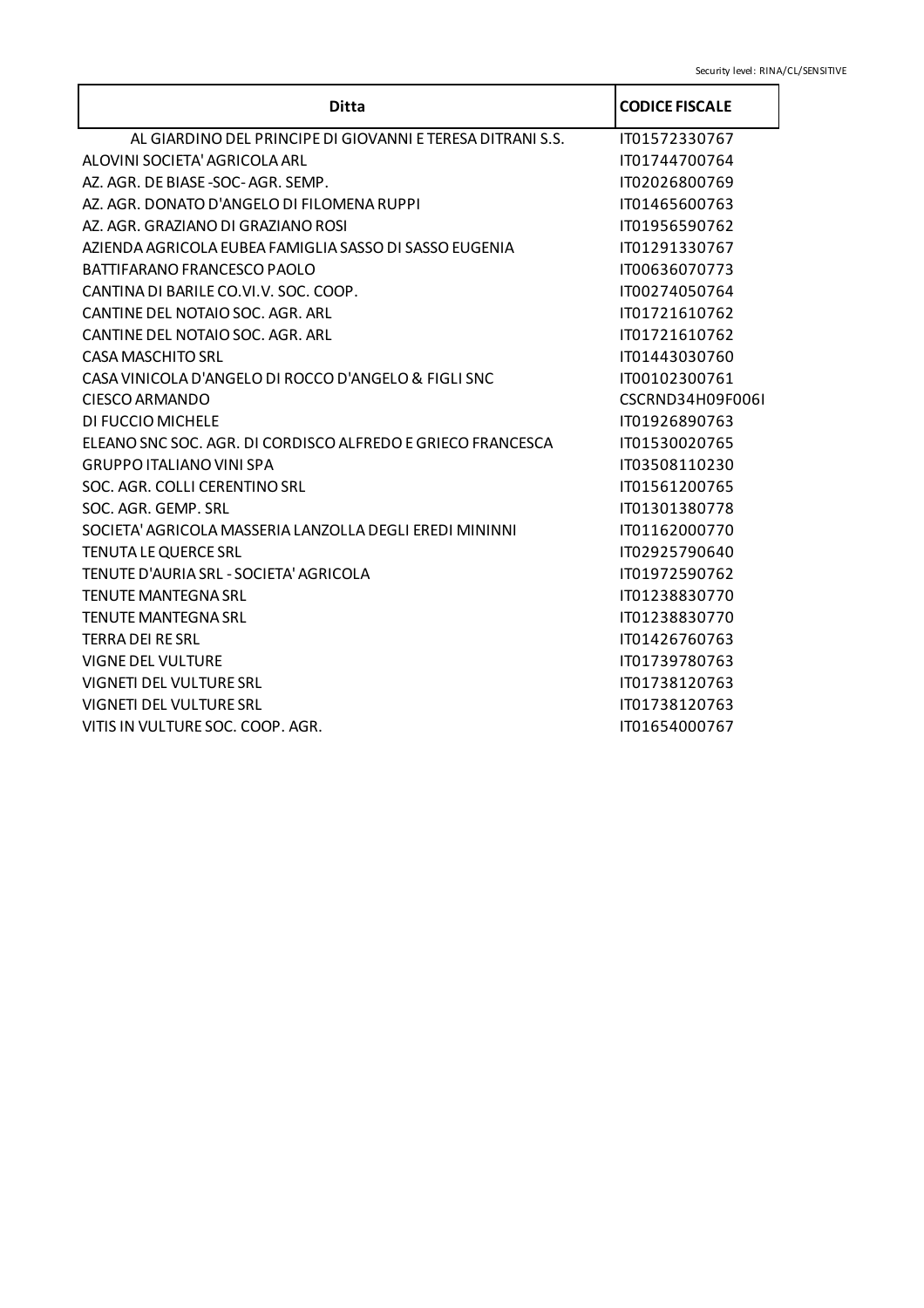| <b>DENOMINAZIONE</b>                   | <b>RUOLO</b>           | <b>CONTROLLO ANALITICO</b>  |
|----------------------------------------|------------------------|-----------------------------|
| TERRE DELL'ALTA VAL D'AGRI             | <b>IMBOTTIGLIATORE</b> | <b>VERIFICA RISPONDENZA</b> |
| <b>MATERA</b>                          | <b>IMBOTTIGLIATORE</b> | <b>VERIFICA RISPONDENZA</b> |
| <b>GROTTINO DI ROCCANOVA</b>           | <b>IMBOTTIGLIATORE</b> | <b>VERIFICA RISPONDENZA</b> |
| <b>AGLIANICO DEL VULTURE</b>           | <b>VINIFICATORE</b>    |                             |
| <b>GROTTINO DI ROCCANOVA</b>           | <b>VINIFICATORE</b>    |                             |
| <b>AGLIANICO DEL VULTURE</b>           | <b>IMBOTTIGLIATORE</b> | <b>VERIFICA RISPONDENZA</b> |
| <b>MATERA</b>                          | <b>VINIFICATORE</b>    |                             |
| <b>AGLIANICO DEL VULTURE</b>           | <b>IMBOTTIGLIATORE</b> |                             |
| <b>AGLIANICO DEL VULTURE SUPERIORE</b> | <b>VINIFICATORE</b>    |                             |
| <b>BASILICATA</b>                      | <b>IMBOTTIGLIATORE</b> |                             |
| AGLIANICO DEL VULTURE SUPERIORE        | <b>IMBOTTIGLIATORE</b> | <b>VERIFICA RISPONDENZA</b> |
| AGLIANICO DEL VULTURE SUPERIORE        | <b>VINIFICATORE</b>    |                             |
| <b>AGLIANICO DEL VULTURE</b>           | <b>VINIFICATORE</b>    |                             |
| TERRE DELL'ALTA VAL D'AGRI             | <b>VINIFICATORE</b>    |                             |
| AGLIANICO DEL VULTURE SUPERIORE        | <b>VINIFICATORE</b>    |                             |
| <b>AGLIANICO DEL VULTURE</b>           | <b>VINIFICATORE</b>    |                             |
| <b>AGLICNICO DEL VULTURE</b>           | <b>VINIFICATORE</b>    |                             |
| <b>BASILICATA</b>                      | <b>IMBOTTIGLIATORE</b> |                             |
| <b>MATERA</b>                          | <b>IMBOTTIGLIATORE</b> |                             |
| <b>BASILICATA</b>                      | <b>VINIFICATORE</b>    |                             |
| <b>AGLIANICO DEL VULTURE</b>           | <b>IMBOTTIGLIATORE</b> |                             |
| <b>BASILICATA</b>                      | <b>VINIFICATORE</b>    |                             |
| <b>MATERA</b>                          | <b>VINIFICATORE</b>    |                             |
| <b>AGLIANICO DEL VULTURE</b>           | <b>VINIFICATORE</b>    |                             |
| <b>AGLIANICO DEL VULTURE</b>           | <b>IMBOTTIGLIATORE</b> |                             |
| <b>AGLIANICO DEL VULTURE</b>           | <b>IMBOTTIGLIATORE</b> |                             |
| <b>BASILICATA</b>                      | <b>IMBOTTIGLIATORE</b> |                             |
| <b>AGLICNICO DEL VULTURE</b>           | <b>IMBOTTIGLIATORE</b> |                             |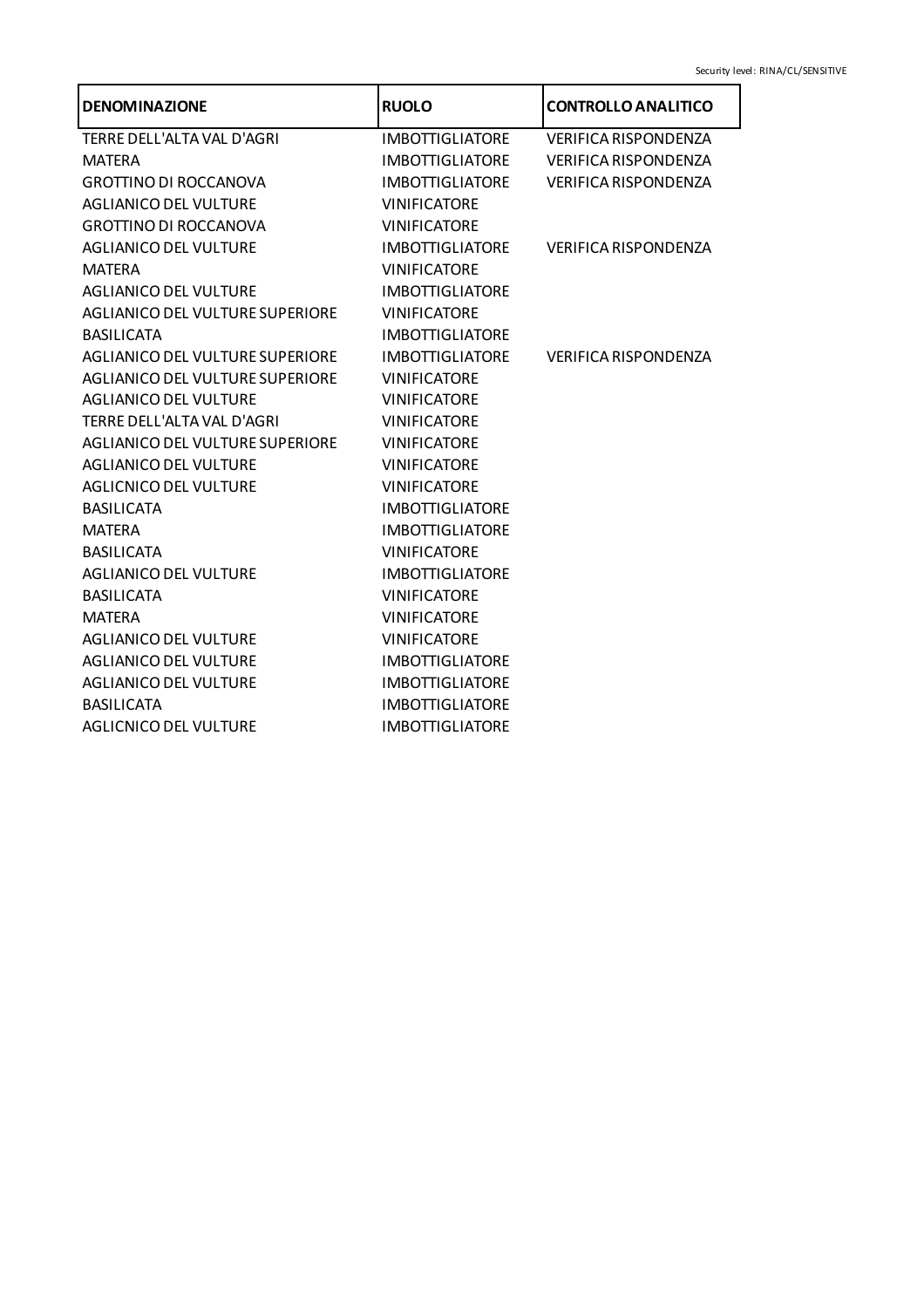Security level: RINA/CL/SENSITIVE#

**PERIODO CONTROLLO**

VERIFICA IN VINIFICAZIONE

VERIFICA IN VINIFICAZIONE VERIFICA IN VINIFICAZIONE VERIFICA IN VINIFICAZIONE

VERIFICA IN VINIFICAZIONE VERIFICA IN VINIFICAZIONE VERIFICA IN VINIFICAZIONE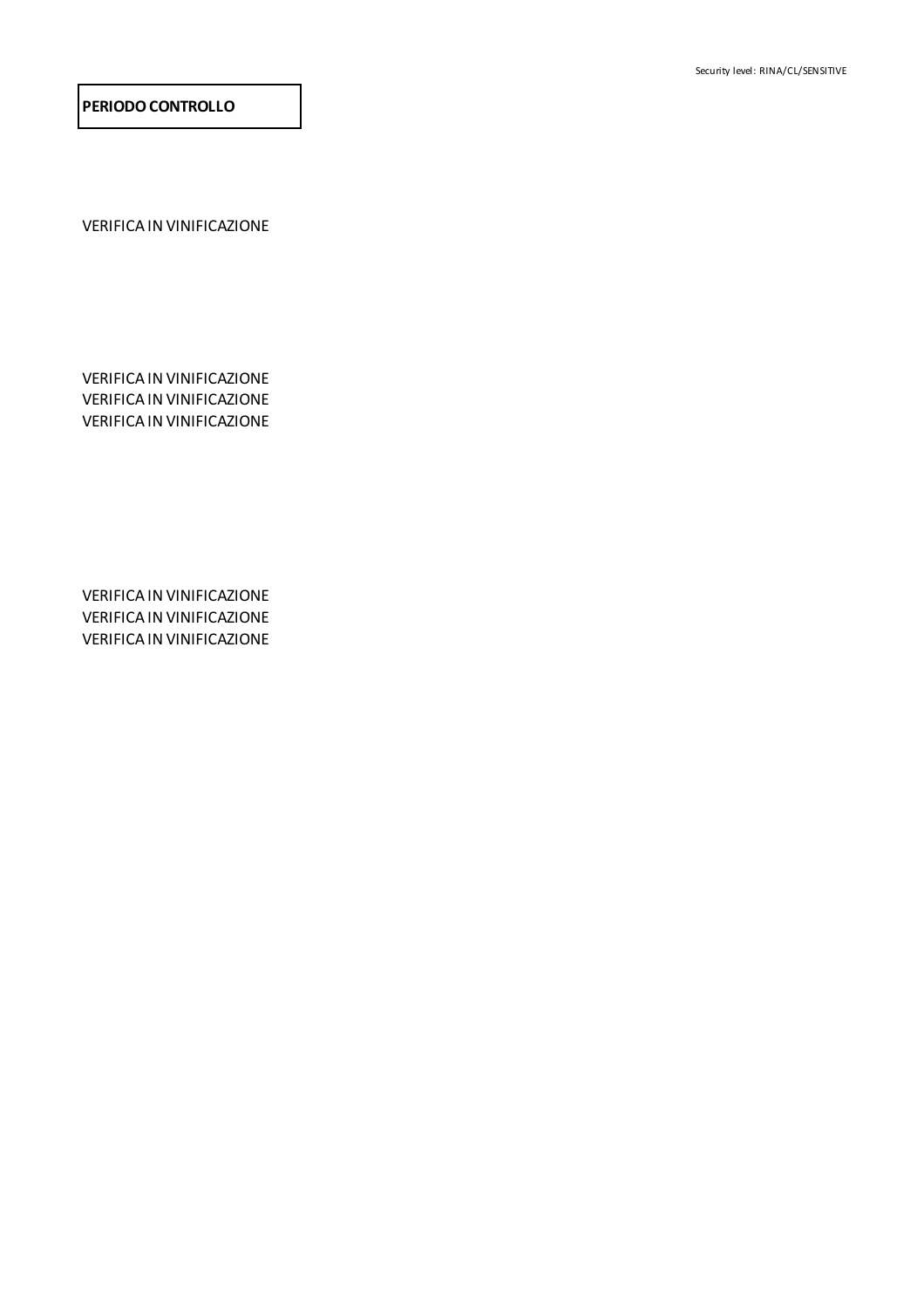| <b>I DITTA</b>                        | <b>CODICE FISCALE</b> | <b>DENOMINAZIONE VINO</b> |
|---------------------------------------|-----------------------|---------------------------|
| CANTINA DI BARILE CO.VI.V. SOC. COOP. | IT00274050764         | <b>BASILICATA</b>         |
| CANTINE DEL NOTAIO SOC. AGR. ARL      | IT01721610762         | <b>BASILICATA</b>         |
| lFANTINI GROUP VINI SRL               | 1T01663210696         | <b>BASILICATA</b>         |
| lSOC. AGR. GEMP SRL                   | IT01301380778         | <b>BASILICATA</b>         |
| l VIGNETI DEL VULTURE SRL             | IT01738120763         | <b>BASILICATA</b>         |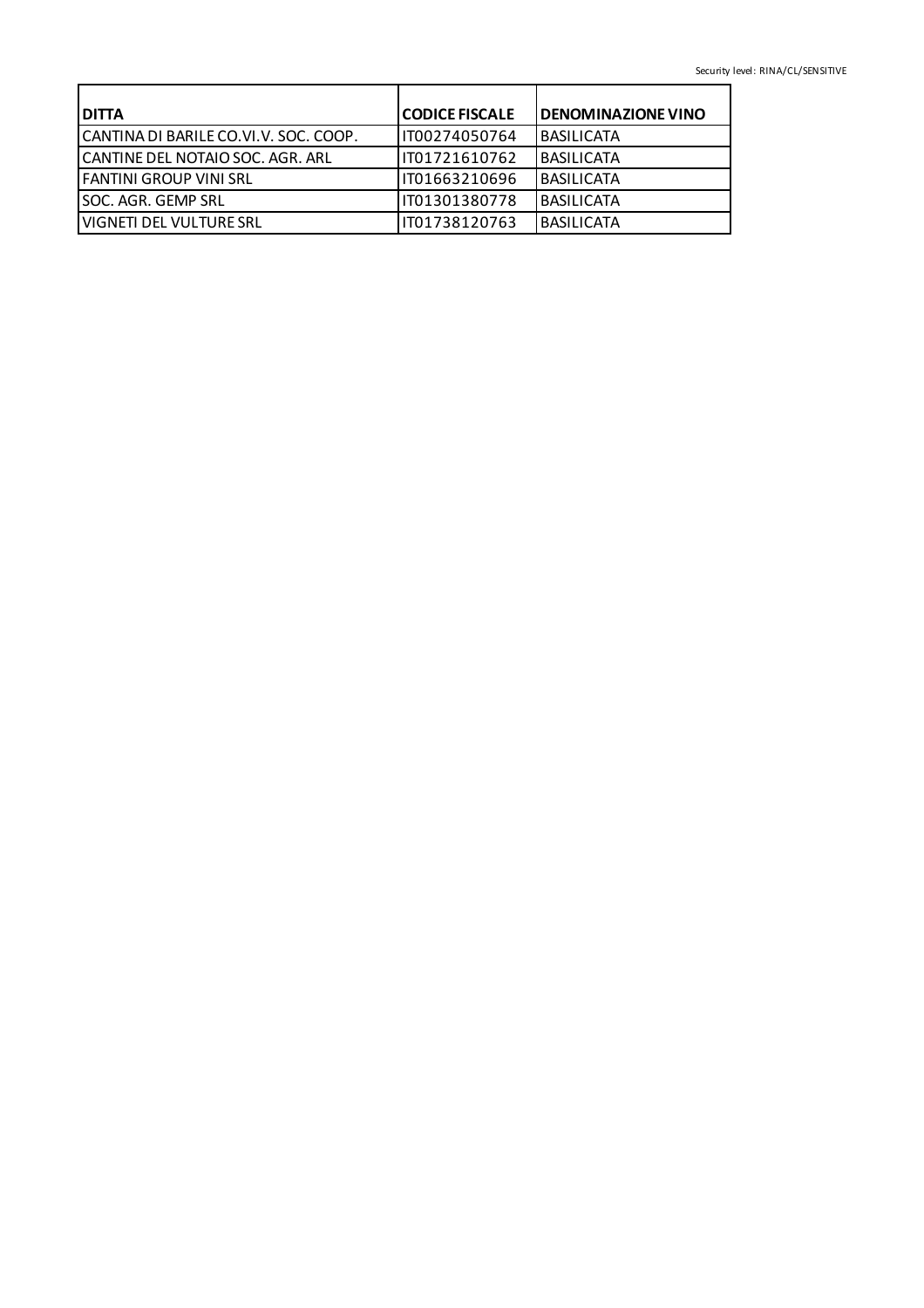| <b>RUOLO</b>                   | <b>CONTROLLO ANALITICO</b>  |
|--------------------------------|-----------------------------|
| art.3 del decreto del 12/03/19 | RISPONDENZA AL DISCIPLINARE |
| art.3 del decreto del 12/03/19 | RISPONDENZA AL DISCIPLINARE |
| art.3 del decreto del 12/03/19 | RISPONDENZA AL DISCIPLINARE |
| art.3 del decreto del 12/03/19 | RISPONDENZA AL DISCIPLINARE |
| art.3 del decreto del 12/03/19 | RISPONDENZA AL DISCIPLINARE |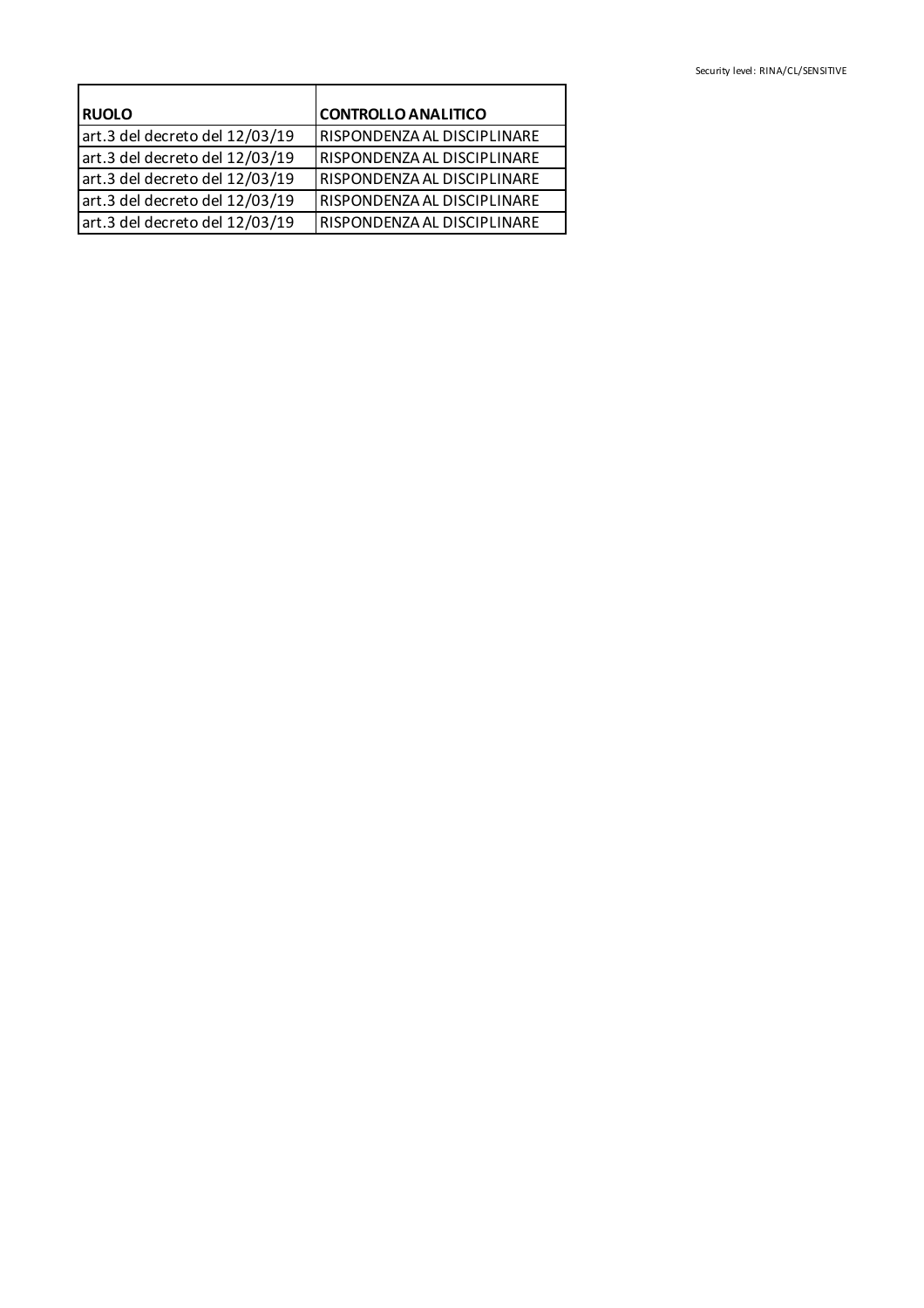| <b>DITTA</b>                                                     | <b>CODICE FISCALE</b>   |
|------------------------------------------------------------------|-------------------------|
| AGRIVENUS SOC. AGR. SEMP. DEI F.LLI LOTUMOLO                     | IT01959890763           |
| <b>BASILISCO SOCIETA' AGRICOLA SRL</b>                           | IT01495090761           |
| <b>BELLUSCI GIUSEPPE</b>                                         | BLLGPP73M19L738T        |
| <b>BRISCESE MICHELE</b>                                          | BRSMHL69A02L738T        |
| <b>CIESCO CARMINE</b>                                            | CSCCMN50A09F006N        |
| DARGENZIO ANTONELLA                                              | DRGNNL64P64L738O        |
| <b>DELLARSO ANTONIO</b>                                          | DLLNTN70B21L738B        |
| <b>ESAURITO ANTONIO</b>                                          | SRTNTN60A14L738D        |
| <b>FATTORINI LUIGI</b>                                           | FTTLGU56L14LK738T       |
| <b>FERRENTI FRANCO</b>                                           | FRRFNC59C09L738H        |
| <b>FUCCI ELENA</b>                                               | <b>FCCLNE81C70L738I</b> |
| <b>GRAZIANO ROSI</b>                                             | GRZRSO01P54E977E        |
| LAMIRANDA DONATO FRANCESCO ANTONIO                               | LMRDTF50M21A020F        |
| LOVAGLIO LUIGI                                                   | LVGLGU58C23L738P        |
| <b>MACARIO MARIA</b>                                             | MCRMRA61P52H831C        |
| MUSACCHIO ADORISIO CARMELA                                       | MSCCML64M41F006E        |
| PERROTTA DONATO                                                  | PRRDNT66L08E033Z        |
| PETRINO DONATO                                                   | PTRDNT87R06F104F        |
| <b>RENNA CARMINE</b>                                             | RNNCMN59B14F006X        |
| <b>RIENZI DONATELLA</b>                                          | RNZDTL59A71L738W        |
| ROMANIELLO LUCIA                                                 | RMNLCU68B60A428Y        |
| <b>RUPPI FILOMENA</b>                                            | RPPFMN57M44F645T        |
| SOCIETA' AGRICOLA DITARANTO SRL                                  | IT01959890763           |
| TENUTA I GELSI SOC. AGR. A RESPONSABILITA' LIMITATA SEMPLIFICATA | IT01495090761           |
| ZIPPARRI GIOVANNI                                                | ZPPGNN73E29E977Z        |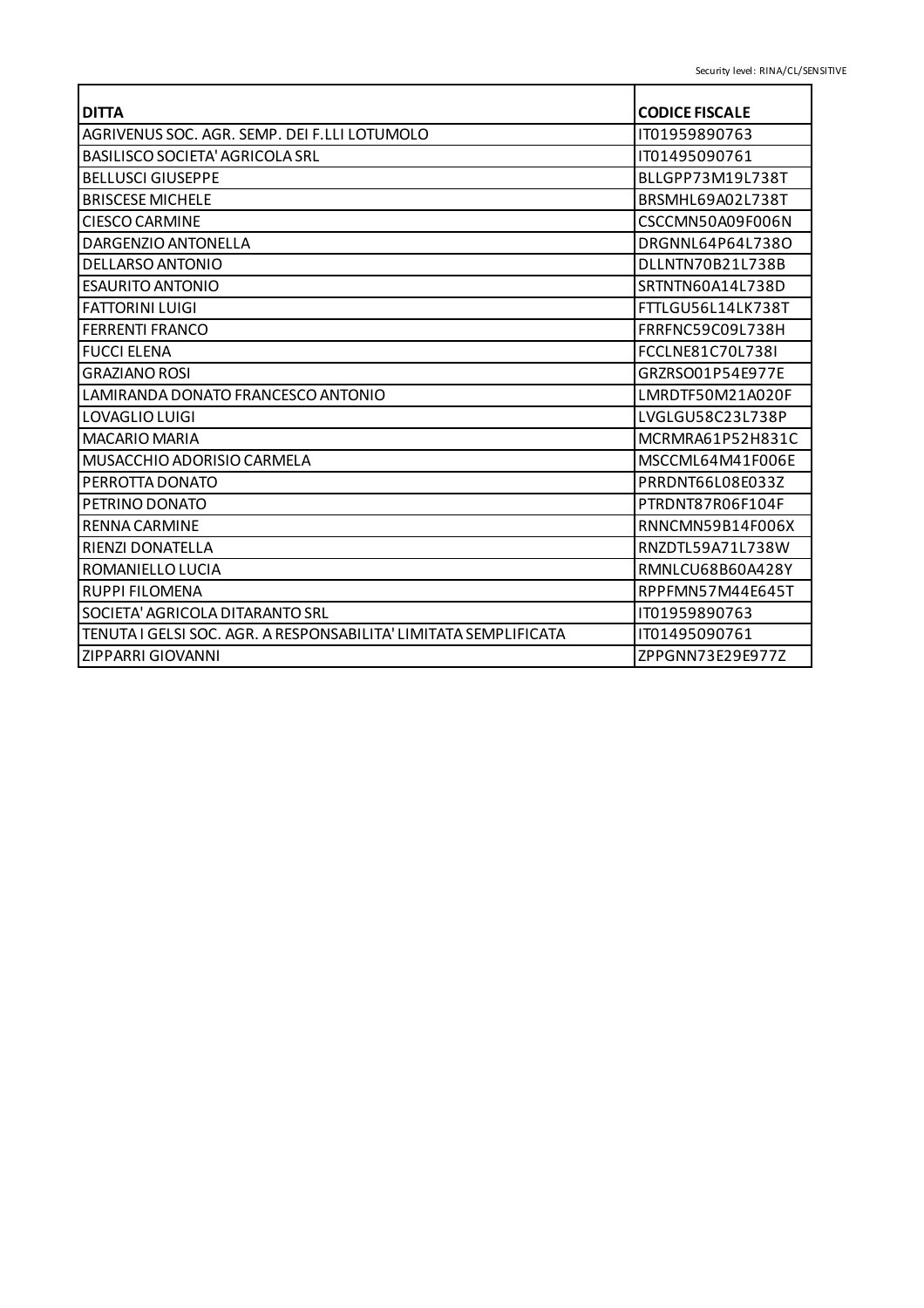| DO/IG                                                        | <b>RUOLO</b>       |
|--------------------------------------------------------------|--------------------|
| <b>AGLIANICO DEL VULTURE</b>                                 | <b>VITICOLTORE</b> |
| <b>AGLIANICO DEL VULTURE SUPERIORE</b>                       | <b>VITICOLTORE</b> |
| <b>BASILICATA</b>                                            | <b>VITICOLTORE</b> |
| <b>BASILICATA</b>                                            | <b>VITICOLTORE</b> |
| <b>AGLIANICO DEL VULTURE</b>                                 | <b>VITICOLTORE</b> |
| <b>AGLIANICO DEL VULTURE</b>                                 | <b>VITICOLTORE</b> |
| <b>BASILICATA</b>                                            | <b>VITICOLTORE</b> |
| <b>AGLIANICO DEL VULTURE</b>                                 | <b>VITICOLTORE</b> |
| <b>BASILICATA</b>                                            | <b>VITICOLTORE</b> |
| <b>AGLIANICO DEL VULTURE</b>                                 | <b>VITICOLTORE</b> |
| <b>AGLIANICO DEL VULTURE SUPERIORE</b><br><b>VITICOLTORE</b> |                    |
| <b>GROTTINO DI ROCCANOVA</b>                                 | <b>VITICOLTORE</b> |
| <b>BASILICATA</b>                                            | <b>VITICOLTORE</b> |
| <b>VITICOLTORE</b><br><b>AGLIANICO DEL VULTURE</b>           |                    |
| <b>AGLIANICO DEL VULTURE</b>                                 | <b>VITICOLTORE</b> |
| <b>AGLIANICO DEL VULTURE</b><br><b>VITICOLTORE</b>           |                    |
| <b>VITICOLTORE</b><br><b>AGLIANICO DEL VULTURE</b>           |                    |
| <b>VITICOLTORE</b><br><b>BASILICATA</b>                      |                    |
| <b>VITICOLTORE</b><br><b>BASILICATA</b>                      |                    |
| <b>AGLIANICO DEL VULTURE</b><br><b>VITICOLTORE</b>           |                    |
| <b>AGLIANICO DEL VULTURE</b><br><b>VITICOLTORE</b>           |                    |
| <b>VITICOLTORE</b><br><b>AGLIANICO DEL VULTURE</b>           |                    |
| <b>MATERA</b>                                                | <b>VITICOLTORE</b> |
| <b>VITICOLTORE</b><br><b>AGLIANICO DEL VULTURE</b>           |                    |
| TERRA DELL'ALTA VAL D'AGRI                                   | <b>VITICOLTORE</b> |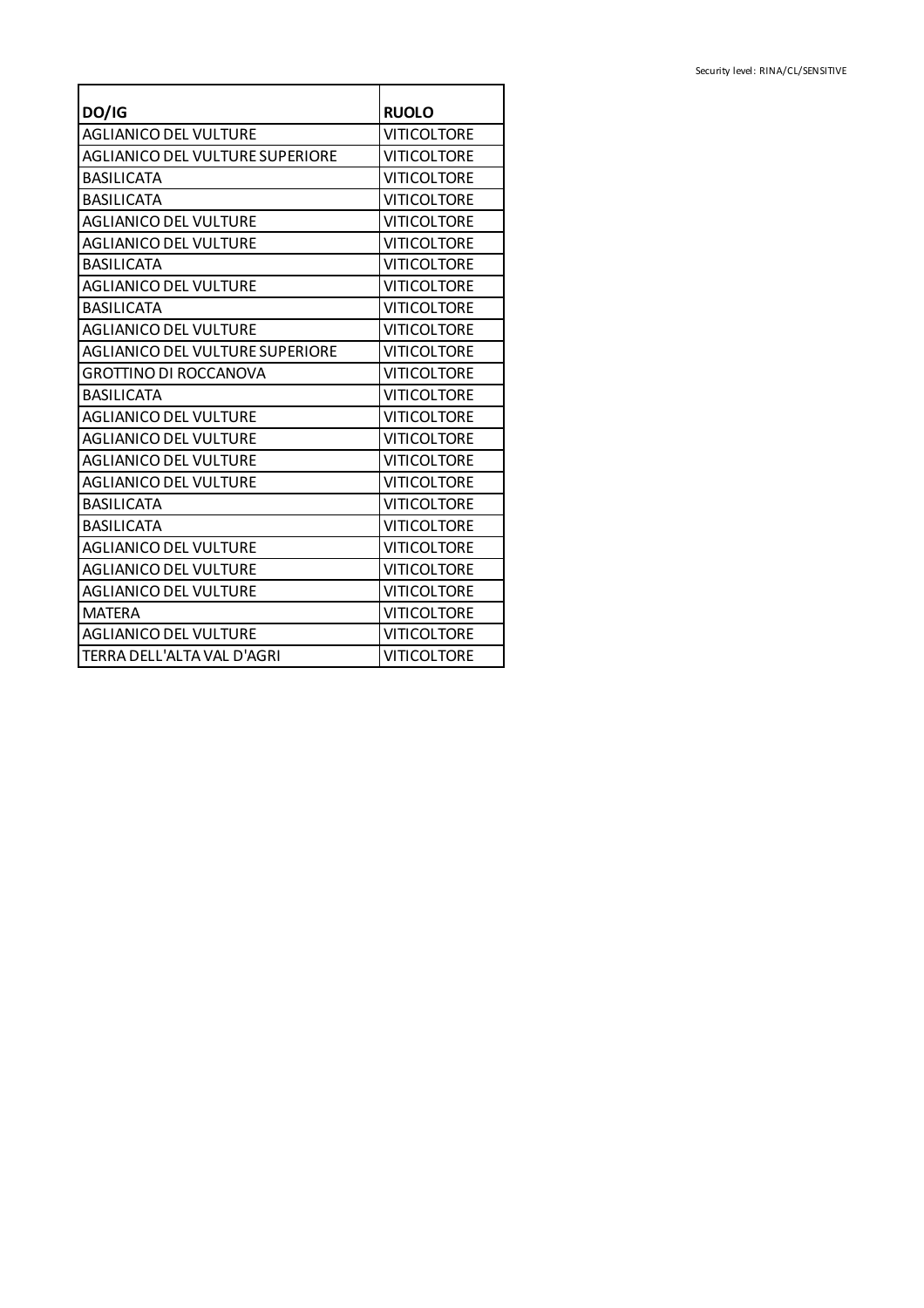| <b>ID PICAL</b> | <b>DITTA</b>                                                     | <b>PARTITA IVA</b> |
|-----------------|------------------------------------------------------------------|--------------------|
|                 | AGRIVENUS SOC. AGR. SEMP. DEI F.LLI LOTUMOLO                     | IT01959890763      |
|                 | <b>BASILISCO SOCIETA' AGRICOLA SRL</b>                           | IT01495090761      |
|                 | <b>BELLUSCI GIUSEPPE</b>                                         |                    |
|                 | <b>BRISCESE MICHELE</b>                                          |                    |
|                 | <b>CIESCO CARMINE</b>                                            |                    |
|                 | DARGENZIO ANTONELLA                                              |                    |
|                 | <b>DELLARSO ANTONIO</b>                                          |                    |
|                 | <b>ESAURITO ANTONIO</b>                                          |                    |
|                 | <b>FATTORINI LUIGI</b>                                           |                    |
|                 | <b>FERRENTI FRANCO</b>                                           |                    |
|                 | <b>FUCCI ELENA</b>                                               |                    |
|                 | <b>GRAZIANO ROSI</b>                                             |                    |
|                 | LAMIRANDA DONATO FRANCESCO ANTONIO                               |                    |
|                 | LOVAGLIO LUIGI                                                   |                    |
|                 | <b>MACARIO MARIA</b>                                             |                    |
|                 | MUSACCHIO ADORISIO CARMELA                                       |                    |
|                 | PERROTTA DONATO                                                  |                    |
|                 | PETRINO DONATO                                                   |                    |
|                 | <b>RENNA CARMINE</b>                                             |                    |
|                 | RIENZI DONATELLA                                                 |                    |
|                 | ROMANIELLO LUCIA                                                 |                    |
|                 | <b>RUPPI FILOMENA</b>                                            |                    |
|                 | SOCIETA' AGRICOLA DITARANTO SRL                                  | IT01959890763      |
|                 | TENUTA I GELSI SOC. AGR. A RESPONSABILITA' LIMITATA SEMPLIFICATA | IT01495090761      |
|                 | ZIPPARRI GIOVANNI                                                |                    |
|                 | AZ. AGR. DONATO D'ANGELO DI FILOMENA RUPPI                       | IT01465600763      |
|                 | AZ. AGR. GRAZIANO DI GRAZIANO ROSI                               | IT01956590762      |
|                 | BATTIFARANO FRANCESCO PAOLO                                      | IT00636070773      |
|                 | CANTINE DEL NOTAIO SOC. AGR. ARL                                 | IT01721610762      |
|                 | CASA VINICOLA D'ANGELO DI ROCCO D'ANGELO & FIGLI SNC             | IT00102300761      |
|                 | <b>CIESCO ARMANDO</b>                                            |                    |
|                 | DI FUCCIO MICHELE                                                | IT01926890763      |
|                 | ELEANO SNC SOC. AGR. DI CORDISCO ALFREDO E GRIECO FRANCESCA      | IT01530020765      |
|                 | <b>GRUPPO ITALIANO VINI SPA</b>                                  | IT03508110230      |
|                 | SOC. AGR. COLLI CERENTINO SRL                                    | IT01561200765      |
|                 | <b>TENUTA LE QUERCE SRL</b>                                      | IT02925790640      |
|                 | <b>TENUTE MANTEGNA SRL</b>                                       | IT01238830770      |
|                 | <b>TENUTE MANTEGNA SRL</b>                                       | IT01238830770      |
|                 | <b>TERRA DEI RE SRL</b>                                          | IT01426760763      |
|                 | AL GIARDINO DEL PRINCIPE DI GIOVANNI E TERESA DITRANI S.S.       | IT01572330767      |
|                 | AL GIARDINO DEL PRINCIPE DI GIOVANNI E TERESA DITRANI S.S.       | IT01572330767      |
|                 | ALOVINI SOCIETA' AGRICOLA ARL                                    | IT01744700764      |
|                 | ALOVINI SOCIETA' AGRICOLA ARL                                    | IT01744700764      |
|                 | AZ. AGR. DE BIASE -SOC-AGR. SEMP.                                | IT02026800769      |
|                 | AZ. AGR. DE BIASE-SOC-AGR. SEMP.                                 | IT02026800769      |
|                 | AZIENDA AGRICOLA EUBEA FAMIGLIA SASSO DI SASSO EUGENIA           | IT01291330767      |
|                 | AZIENDA AGRICOLA EUBEA FAMIGLIA SASSO DI SASSO EUGENIA           | IT01291330767      |
|                 | CANTINA DI BARILE CO.VI.V. SOC. COOP.                            | IT00274050764      |
|                 | CANTINE DEL NOTAIO SOC. AGR. ARL                                 | IT01721610762      |
|                 | <b>CASA MASCHITO SRL</b>                                         | IT01443030760      |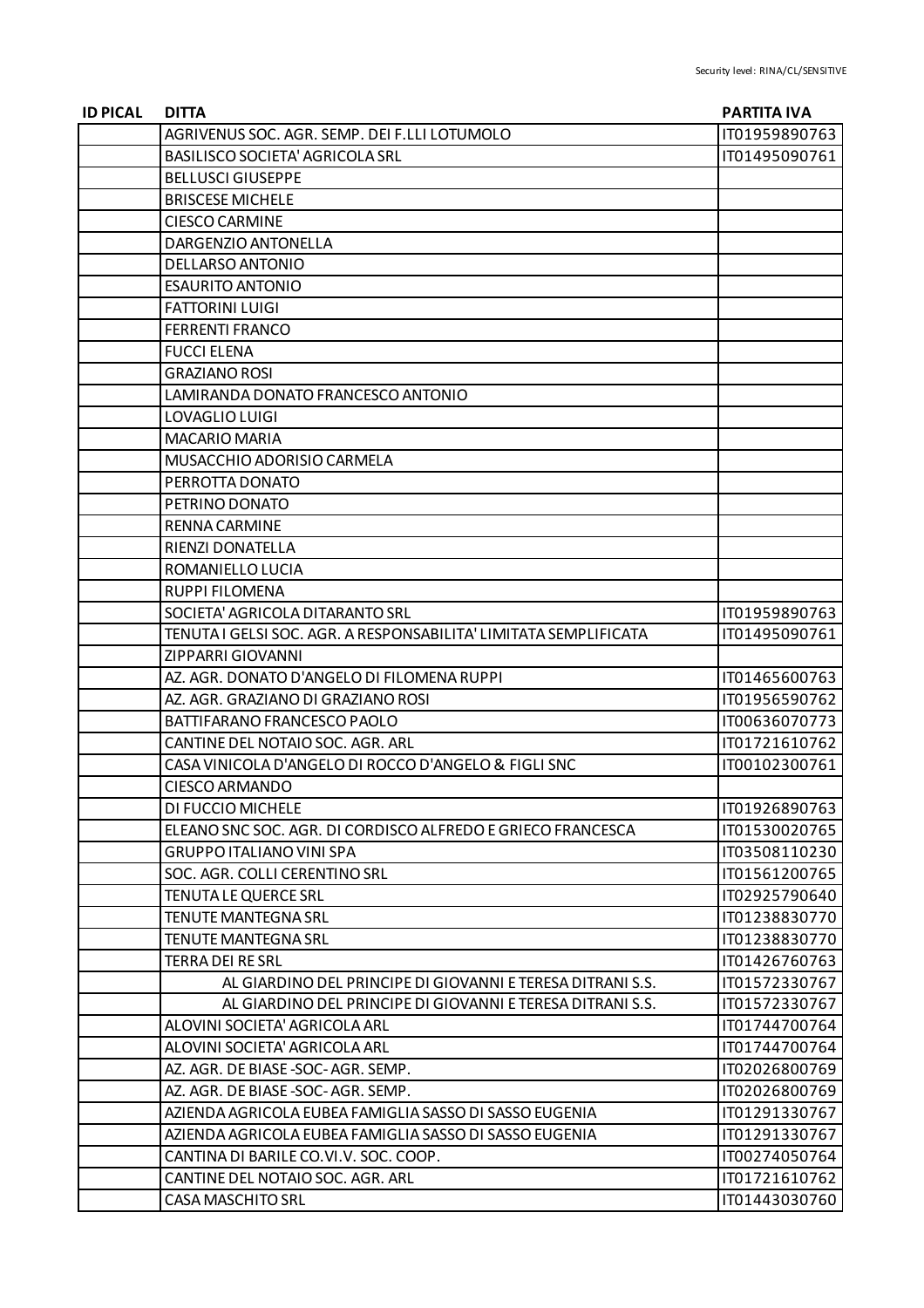Security level: RINA/CL/SENSITIVE#

| <b>CASA MASCHITO SRL</b>                                | IT01443030760 |
|---------------------------------------------------------|---------------|
| SOC. AGR. GEMP. SRL                                     | IT01301380778 |
| SOCIETA' AGRICOLA MASSERIA LANZOLLA DEGLI EREDI MININNI | IT01162000770 |
| TENUTE D'AURIA SRL - SOCIETA' AGRICOLA                  | IT01972590762 |
| <b>VIGNE DEL VULTURE</b>                                | IT01739780763 |
| VIGNETI DEL VULTURE SRL                                 | IT01738120763 |
| VITIS IN VULTURE SOC. COOP. AGR.                        | IT01654000767 |
| CANTINA DI BARILE CO.VI.V. SOC. COOP.                   | IT00274050764 |
| CANTINE DEL NOTAIO SOC. AGR. ARL                        | IT01721610762 |
| <b>FANTINI GROUP VINI SRL</b>                           | IT01663210696 |
| SOC. AGR. GEMP SRL                                      | IT01301380778 |
| VIGNETI DEL VULTURE SRL                                 | IT01738120763 |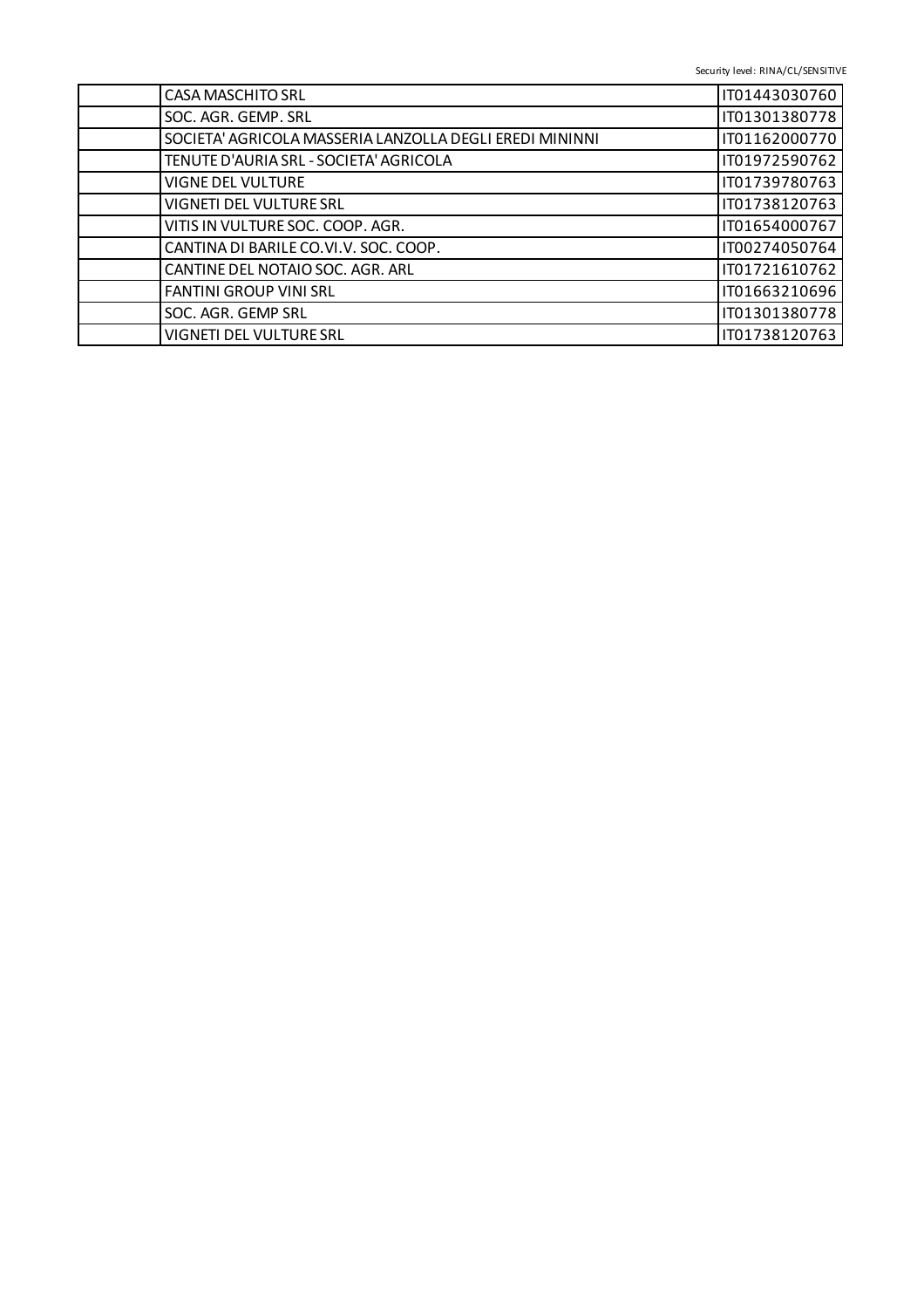| <b>CODICE FISCALE</b> | <b>INDIRIZZO</b>                                |
|-----------------------|-------------------------------------------------|
|                       |                                                 |
|                       |                                                 |
| BLLGPP73M19L738T      |                                                 |
| BRSMHL69A02L738T      |                                                 |
| CSCCMN50A09F006N      |                                                 |
| DRGNNL64P64L738O      |                                                 |
| DLLNTN70B21L738B      |                                                 |
| SRTNTN60A14L738D      |                                                 |
| FTTLGU56L14LK738T     |                                                 |
| FRRFNC59C09L738H      |                                                 |
| FCCLNE81C70L738I      |                                                 |
| GRZRSO01P54E977E      |                                                 |
| LMRDTF50M21A020F      |                                                 |
| LVGLGU58C23L738P      |                                                 |
| MCRMRA61P52H831C      |                                                 |
| MSCCML64M41F006E      |                                                 |
| PRRDNT66L08E033Z      |                                                 |
| PTRDNT87R06F104F      |                                                 |
| RNNCMN59B14F006X      |                                                 |
| RNZDTL59A71L738W      |                                                 |
| RMNLCU68B60A428Y      |                                                 |
| RPPFMN57M44E645T      |                                                 |
|                       |                                                 |
|                       |                                                 |
| ZPPGNN73E29E977Z      |                                                 |
|                       | VIA PADRE PIO 10                                |
|                       | C.DA S.IORIO                                    |
|                       | C.DA CERROLONGO 10                              |
|                       | VIA ROMA 159                                    |
|                       | VIA PROVINCIALE DEL VULTURE 8                   |
| CSCRND34H09F006L      |                                                 |
|                       | <b>C.DA VALLONI</b>                             |
|                       | STRADA PROVINCIALE, 8 KM 4                      |
|                       | <b>VILLA BELVEDERE</b>                          |
|                       | VIA MATTEOTTI 10                                |
|                       | <b>CONTRADA LE QUERCE</b>                       |
|                       | <b>CONTRADA PIANI</b>                           |
|                       | <b>CONTRADA PIANI</b>                           |
|                       | VIA MONTICCHIO S.S.                             |
|                       | <b>C.DA SAN LORENZO</b>                         |
|                       | <b>C.DA SAN LORENZO</b>                         |
|                       | STP 123/BIS KM. 7,350 SNC                       |
|                       |                                                 |
|                       | STP 123/BIS KM. 7,350 SNC<br>VICO S. ROCCO 20/B |
|                       | VICO S. ROCCO 20/B                              |
|                       |                                                 |
|                       | CONTRADA CERENTINA - PIANO DELL'ALTARE          |
|                       | CONTRADA CERENTINA - PIANO DELL'ALTARE          |
|                       | S.S.93                                          |
|                       | VIA ROMA 159                                    |
|                       | <b>VIA NITTI</b>                                |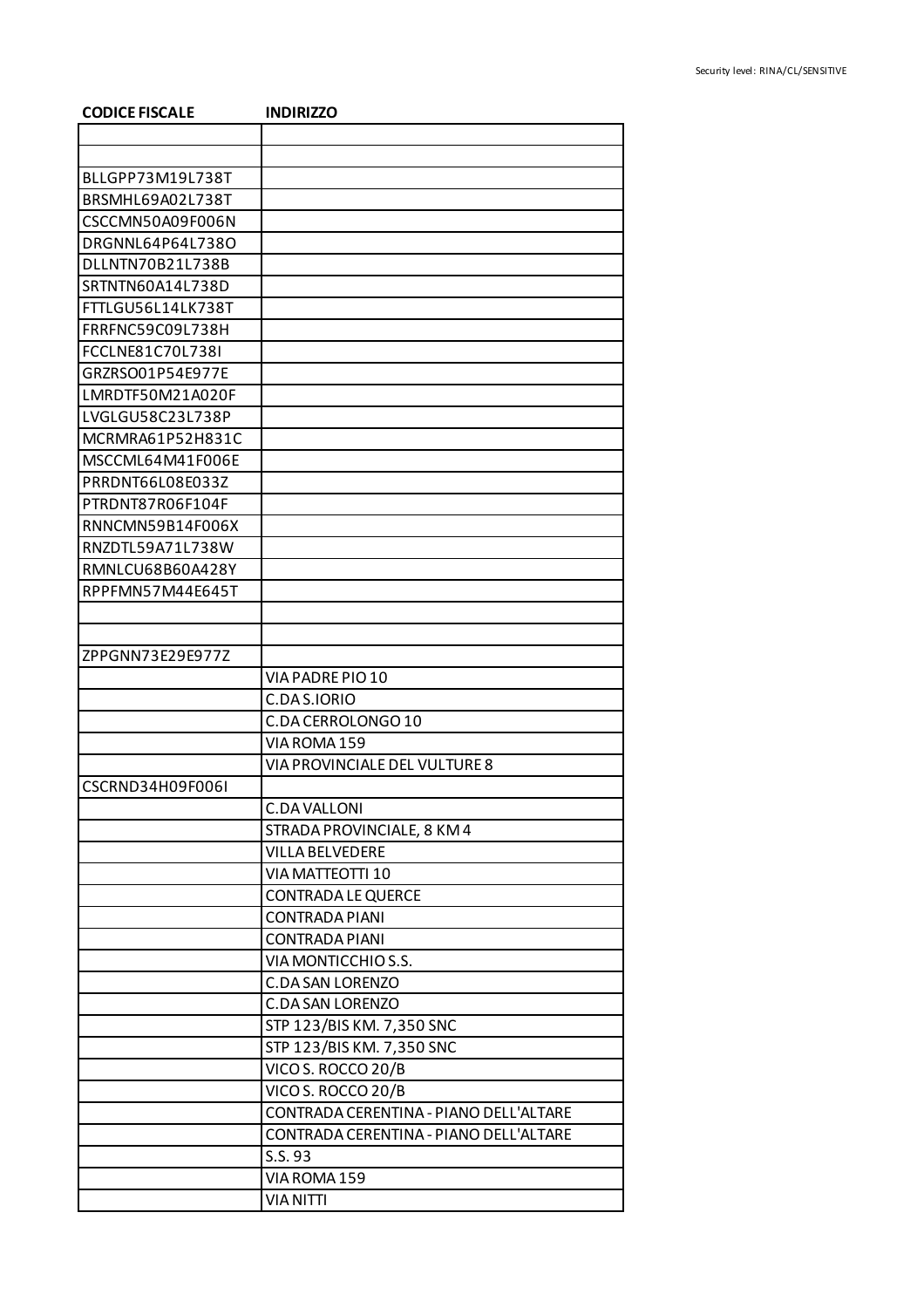| <b>VIA NITTI</b>               |
|--------------------------------|
| <b>VIA TRATTURO REGIO, SNC</b> |
| C.DA MASSERIA LANZOLLA         |
| C.DA PIANO DI CROCE            |
| <b>CORSO GARIBALDI 72</b>      |
| <b>CONTRADA PIPOLI</b>         |
| <b>CNT FINOCCHIARO SNC</b>     |
| SS. 93                         |
| VIA ROMA 159                   |
| VIA LUIGI DOMMARCO 23          |
| VIA TRATTURO REGIO, SNC        |
| <b>CONTRADA PIPOLI</b>         |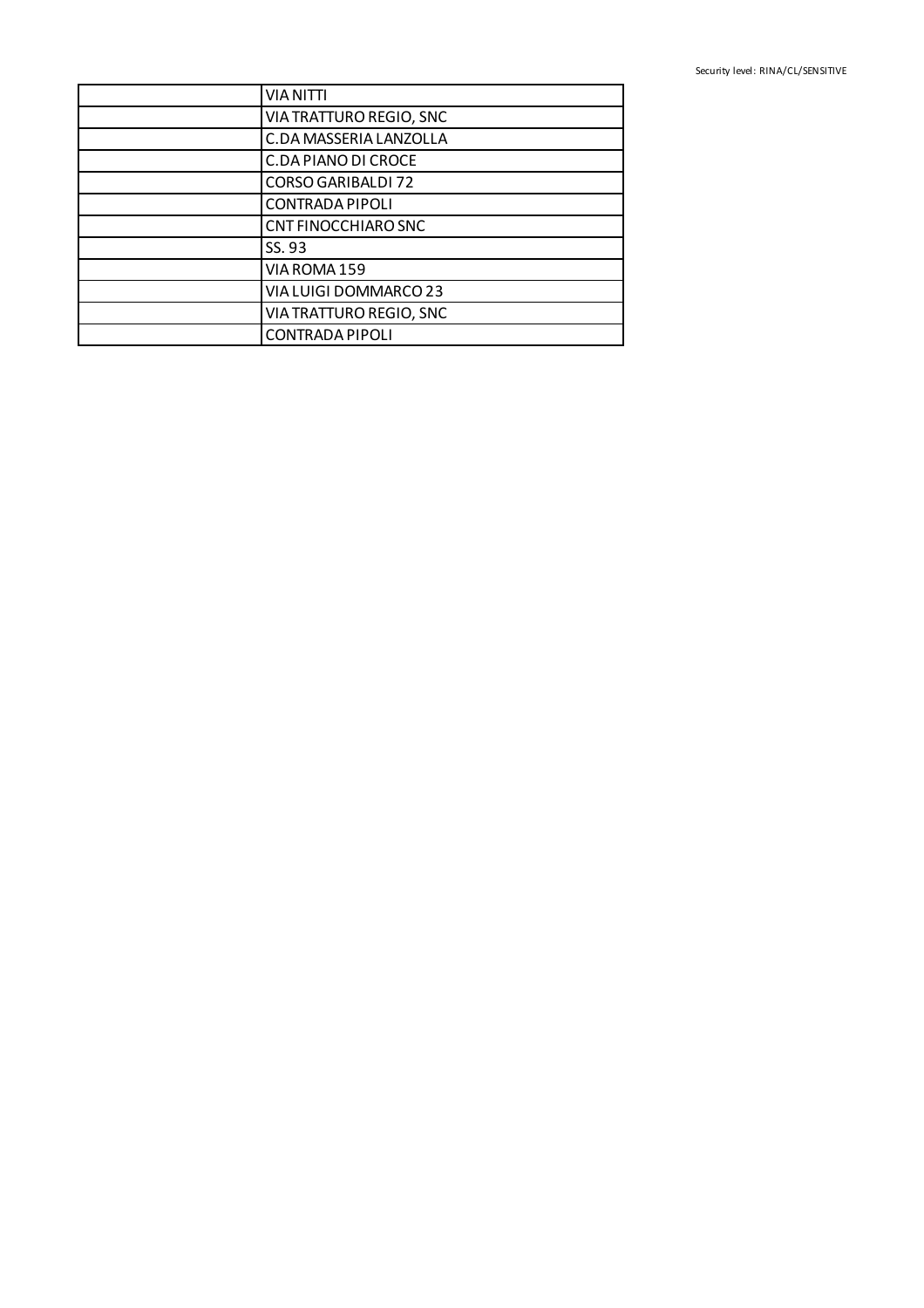| <b>CITTA'</b>             | <b>PROVINCIA</b> | <b>CAP</b> | <b>TIPO VERIFICA</b> |
|---------------------------|------------------|------------|----------------------|
|                           |                  |            |                      |
|                           |                  |            |                      |
|                           |                  |            |                      |
|                           |                  |            |                      |
|                           |                  |            |                      |
|                           |                  |            | I                    |
|                           |                  |            |                      |
|                           |                  |            |                      |
|                           |                  |            |                      |
|                           |                  |            |                      |
|                           |                  |            |                      |
|                           |                  |            |                      |
|                           |                  |            |                      |
|                           |                  |            |                      |
|                           |                  |            |                      |
|                           |                  |            |                      |
|                           |                  |            |                      |
|                           |                  |            |                      |
|                           |                  |            |                      |
|                           |                  |            |                      |
|                           |                  |            |                      |
|                           |                  |            |                      |
|                           |                  |            |                      |
|                           |                  |            |                      |
|                           |                  |            |                      |
|                           |                  |            |                      |
| RIONERO IN VULTURE        | <b>PZ</b>        | 85028      |                      |
| <b>ROCCANOVA</b>          | PZ               | 850361     |                      |
| <b>NOVA SIRI</b>          | MT               | 750201     |                      |
| RIONERO IN VULTURE        | PZ               | 85028      |                      |
| RIONERO IN VULTURE        | PZ               | 85028      |                      |
| <b>MASCHITO</b>           | PZ               | 85020      |                      |
| <b>VIGGIANO</b>           | PZ               | 85059      |                      |
| RIPACANDIDA               | PZ               | 85020      |                      |
| <b>BARDOLINO</b>          | <b>VR</b>        | 37011      |                      |
| RIONERO IN VULTURE        | <b>PZ</b>        | 85028      |                      |
| <b>BARILE</b>             | PZ               | 85022   1  |                      |
| <b>IRSINA</b>             | MT               | 750221     |                      |
| <b>IRSINA</b>             | MT               | 750221     |                      |
| RIONERO IN VULTURE        | PZ               | 85028      |                      |
| <b>VIGGIANO</b>           | PZ               | 85059      |                      |
| <b>VIGGIANO</b>           | <b>PZ</b>        | 85059 A    |                      |
| <b>GENZANO DI LUCANIA</b> | PZ               | 85013      |                      |
| <b>GENZANO DI LUCANIA</b> | PZ               | 85013 A    |                      |
| CASTRONUOVO SANT'ANDREA   | <b>PZ</b>        | 85030      |                      |
|                           |                  |            |                      |
| CASTRONUOVO SANT'ANDREA   | PZ               | 85030 A    |                      |
| RIPACANDIDA               | PZ               | 85020      |                      |
| RIPACANDIDA               | PZ               | 85020 A    |                      |
| <b>BARILE</b>             | PZ               | 85022   1  |                      |
| RIONERO IN VULTURE        | PZ               | 85028   1  |                      |
| <b>MASCHITO</b>           | <b>PZ</b>        | 85020      | П                    |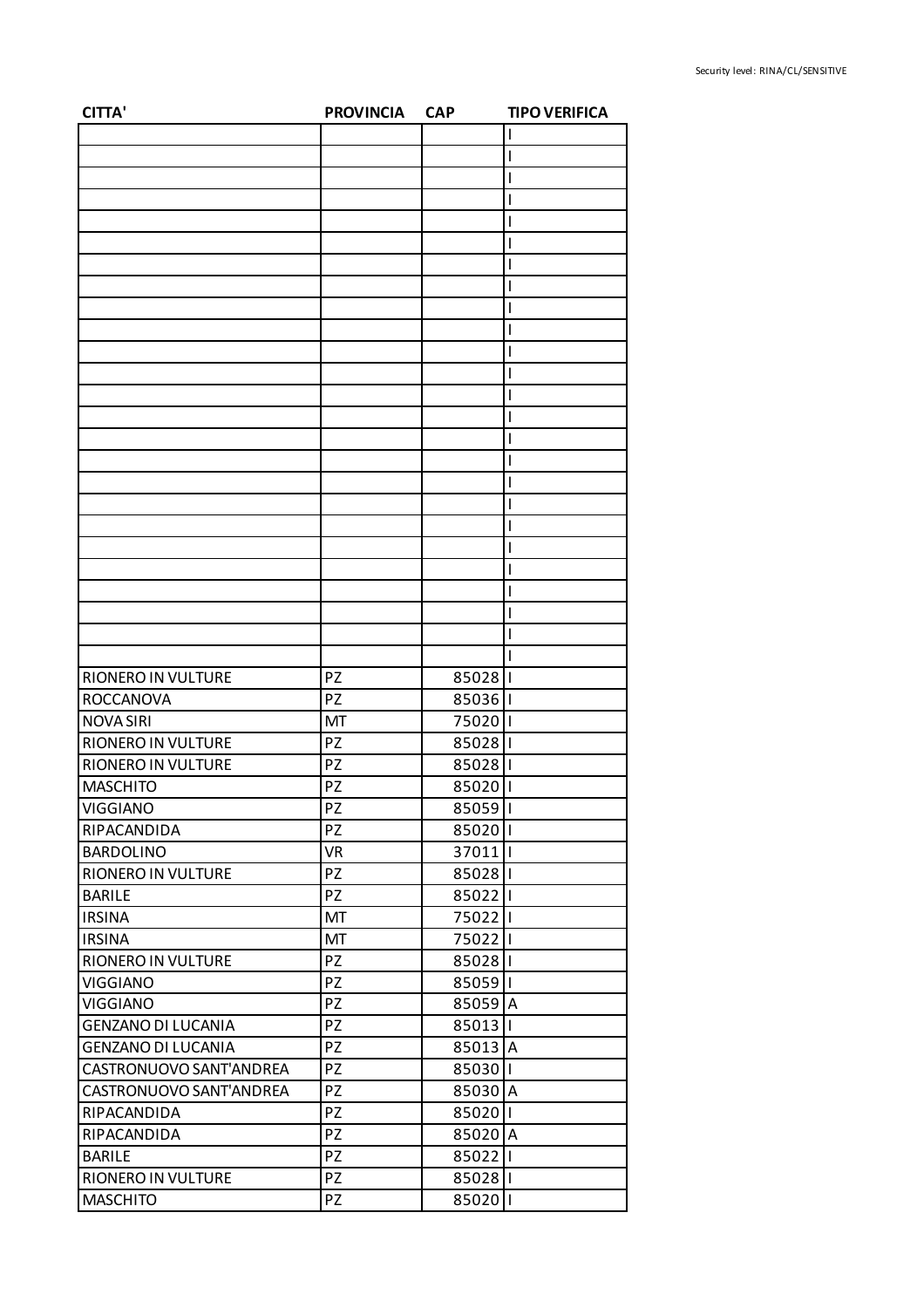| <b>MASCHITO</b>           | <b>PZ</b> | 85020 A |    |
|---------------------------|-----------|---------|----|
| <b>NOVA SIRI</b>          | MT        | 75020   |    |
| MONTALBANO JONICO         | MT        | 75023   |    |
| <b>BARILE</b>             | <b>PZ</b> | 85022   |    |
| <b>MELFI</b>              | <b>PZ</b> | 85025   |    |
| <b>ACERENZA</b>           | <b>PZ</b> | 85011   |    |
| LAVELLO                   | <b>PZ</b> | 85024   |    |
| <b>BARILE</b>             | <b>PZ</b> | 85022 A |    |
| <b>RIONERO IN VULTURE</b> | <b>PZ</b> | 85028 A |    |
| <b>ORTONA</b>             | <b>CH</b> | 66026 A |    |
| <b>NOVA SIRI</b>          | <b>MT</b> | 75020 A |    |
| <b>ACERENZA</b>           | <b>PZ</b> | 85011   | ΙA |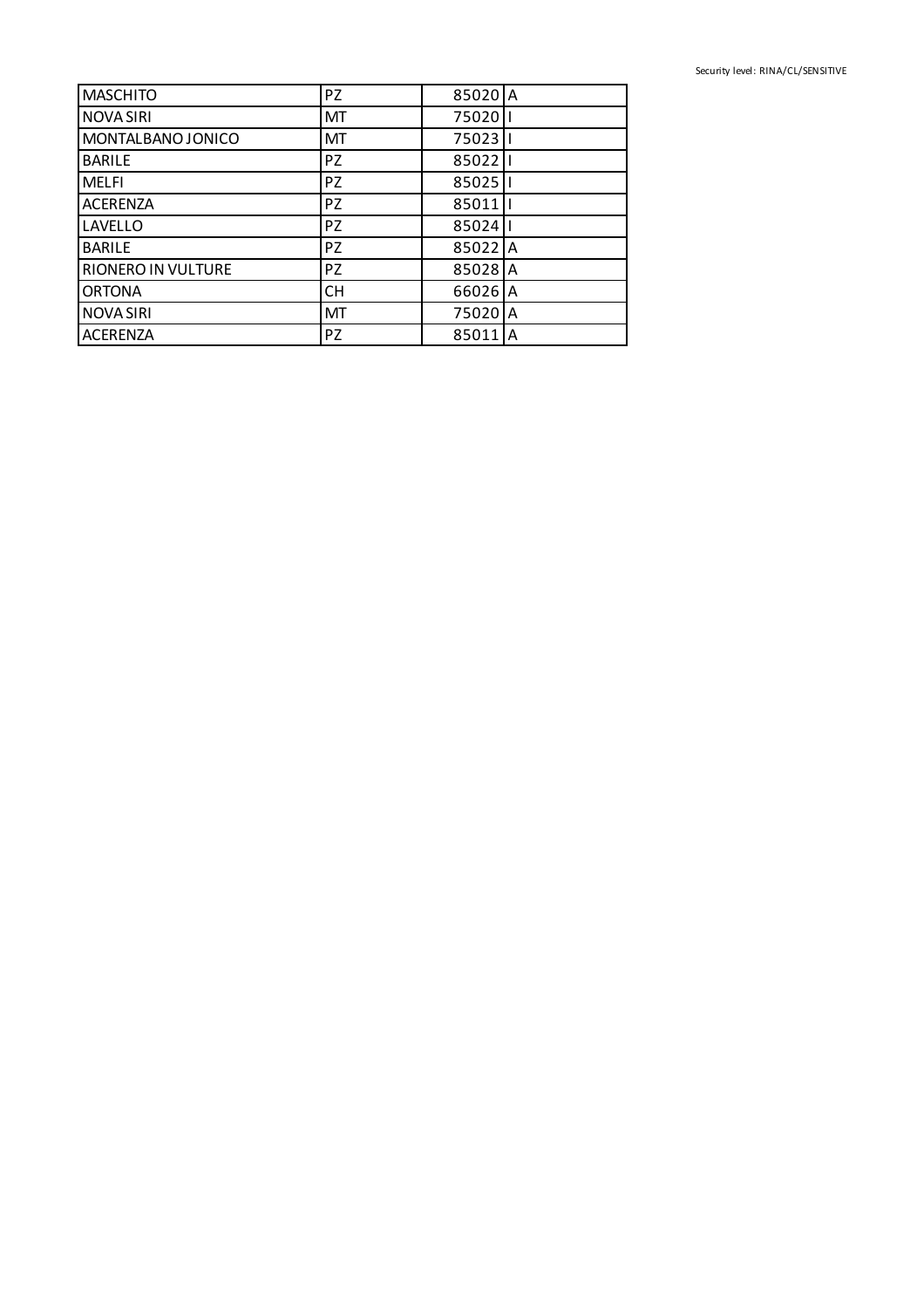| <b>RUOLO</b>           | <b>ANALISI DEL RISCHIO</b> | <b>VERIFICA NON ANNUNCIATA</b> |
|------------------------|----------------------------|--------------------------------|
| <b>VITICOLTORE</b>     |                            |                                |
| <b>VITICOLTORE</b>     |                            |                                |
| <b>VITICOLTORE</b>     |                            |                                |
| <b>VITICOLTORE</b>     |                            |                                |
| <b>VITICOLTORE</b>     |                            |                                |
| <b>VITICOLTORE</b>     |                            |                                |
| <b>VITICOLTORE</b>     |                            |                                |
| <b>VITICOLTORE</b>     |                            |                                |
| <b>VITICOLTORE</b>     |                            |                                |
| <b>VITICOLTORE</b>     |                            |                                |
| <b>VITICOLTORE</b>     |                            |                                |
| <b>VITICOLTORE</b>     |                            |                                |
| <b>VITICOLTORE</b>     |                            |                                |
| <b>VITICOLTORE</b>     |                            |                                |
| <b>VITICOLTORE</b>     |                            |                                |
| <b>VITICOLTORE</b>     |                            |                                |
| <b>VITICOLTORE</b>     |                            |                                |
| <b>VITICOLTORE</b>     |                            |                                |
| <b>VITICOLTORE</b>     |                            |                                |
| <b>VITICOLTORE</b>     |                            |                                |
| <b>VITICOLTORE</b>     |                            |                                |
| <b>VITICOLTORE</b>     |                            |                                |
| <b>VITICOLTORE</b>     |                            |                                |
| <b>VITICOLTORE</b>     |                            |                                |
| <b>VITICOLTORE</b>     |                            |                                |
| <b>VINIFICATORE</b>    |                            |                                |
| <b>VINIFICATORE</b>    |                            | NO PREAVVISO                   |
| <b>VINIFICATORE</b>    |                            | NO PREAVVISO                   |
| <b>VINIFICATORE</b>    |                            | NO PREAVVISO                   |
| <b>VINIFICATORE</b>    |                            |                                |
| <b>VINIFICATORE</b>    |                            |                                |
| <b>VINIFICATORE</b>    | <b>NC</b>                  | NO PREAVVISO                   |
| <b>VINIFICATORE</b>    |                            |                                |
| <b>VINIFICATORE</b>    |                            | NO PREAVVISO                   |
| <b>VINIFICATORE</b>    |                            |                                |
| <b>VINIFICATORE</b>    |                            | NO PREAVVISO                   |
| <b>VINIFICATORE</b>    |                            |                                |
| <b>VINIFICATORE</b>    |                            |                                |
| VINIFICATORE           |                            |                                |
| <b>IMBOTTIGLIATORE</b> |                            | NO PREAVVISO                   |
| <b>IMBOTTIGLIATORE</b> |                            |                                |
| <b>IMBOTTIGLIATORE</b> |                            | NO PREAVVISO                   |
| <b>IMBOTTIGLIATORE</b> |                            |                                |
| <b>IMBOTTIGLIATORE</b> |                            |                                |
| <b>IMBOTTIGLIATORE</b> |                            |                                |
| <b>IMBOTTIGLIATORE</b> |                            |                                |
| <b>IMBOTTIGLIATORE</b> |                            |                                |
| <b>IMBOTTIGLIATORE</b> |                            |                                |
| <b>IMBOTTIGLIATORE</b> |                            |                                |
| <b>IMBOTTIGLIATORE</b> | <b>NC</b>                  | NO PREAVVISO                   |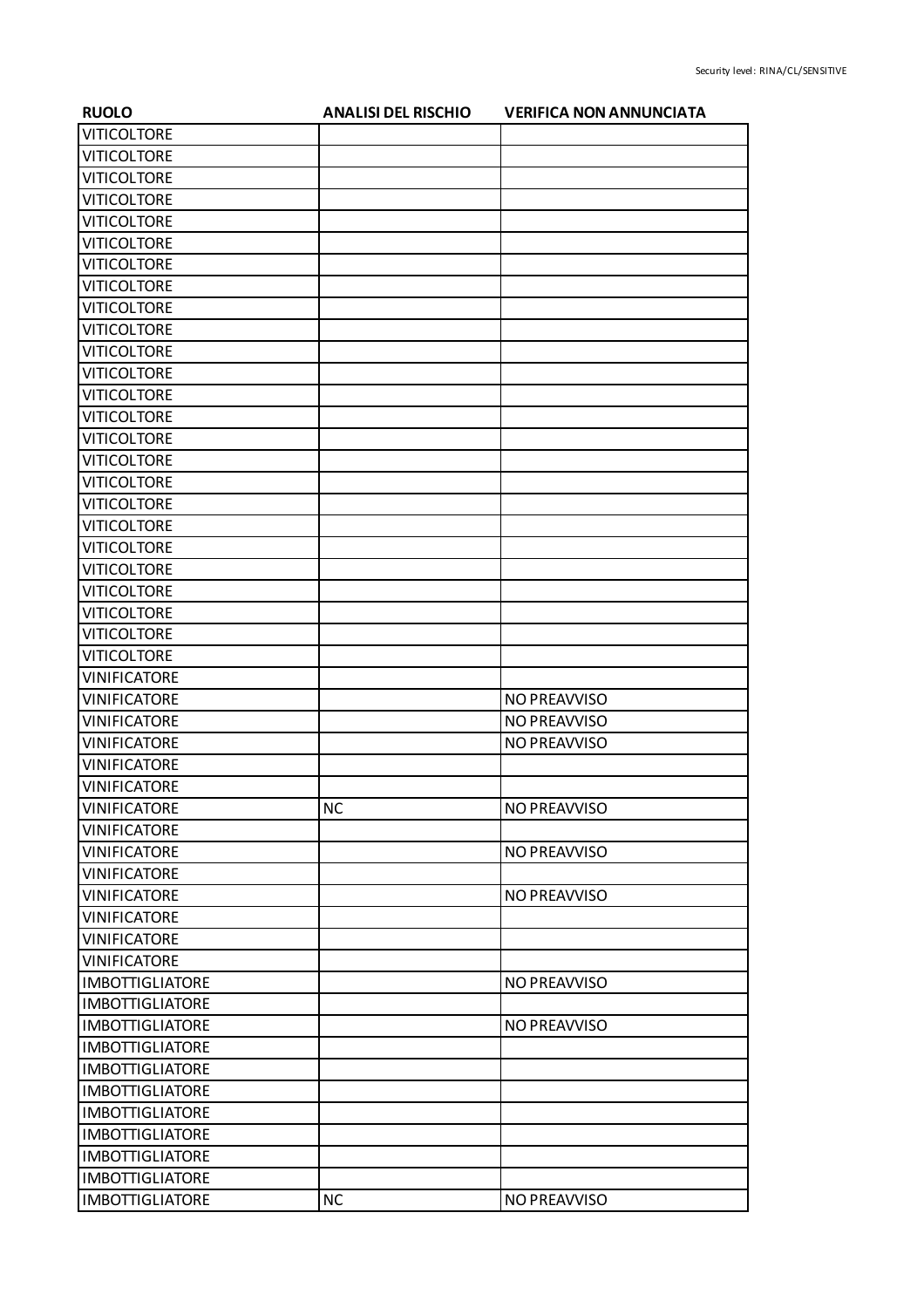| <b>IMBOTTIGLIATORE</b>         |           |                     |
|--------------------------------|-----------|---------------------|
| <b>IMBOTTIGLIATORE</b>         |           |                     |
| <b>IMBOTTIGLIATORE</b>         | <b>NC</b> | NO PREAVVISO        |
| <b>IMBOTTIGLIATORE</b>         | <b>NC</b> | NO PREAVVISO        |
| <b>IMBOTTIGLIATORE</b>         |           |                     |
| <b>IMBOTTIGLIATORE</b>         |           | <b>NO PREAVVISO</b> |
| <b>IMBOTTIGLIATORE</b>         |           |                     |
| art.3 del decreto del 12/03/19 |           |                     |
| art.3 del decreto del 12/03/19 |           |                     |
| art.3 del decreto del 12/03/19 |           |                     |
| art.3 del decreto del 12/03/19 |           |                     |
| art.3 del decreto del 12/03/19 |           |                     |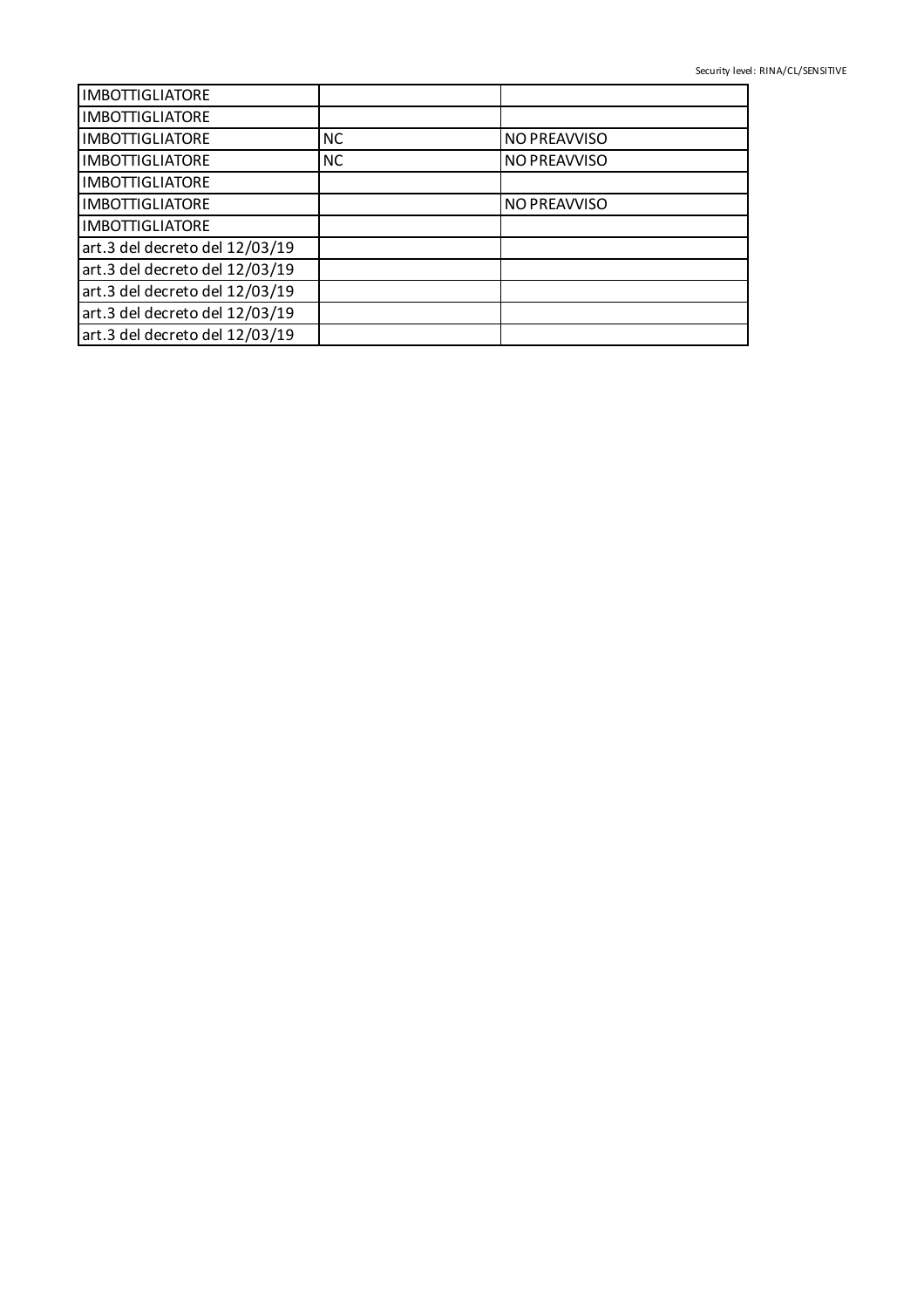## **VERIFICA IN VINIFICAZIONE**

| <b>IN VENDEMMIA</b> |
|---------------------|
|                     |
|                     |
|                     |
| IN VENDEMMIA        |
|                     |
| IN VENDEMMIA        |
| IN VENDEMMIA        |
|                     |
|                     |
|                     |
|                     |
|                     |
|                     |
| IN VENDEMMIA        |
| IN VENDEMMIA        |
| <b>IN VENDEMMIA</b> |
|                     |
|                     |
|                     |
|                     |
|                     |
|                     |
|                     |
|                     |
|                     |
|                     |
|                     |
|                     |
|                     |
|                     |